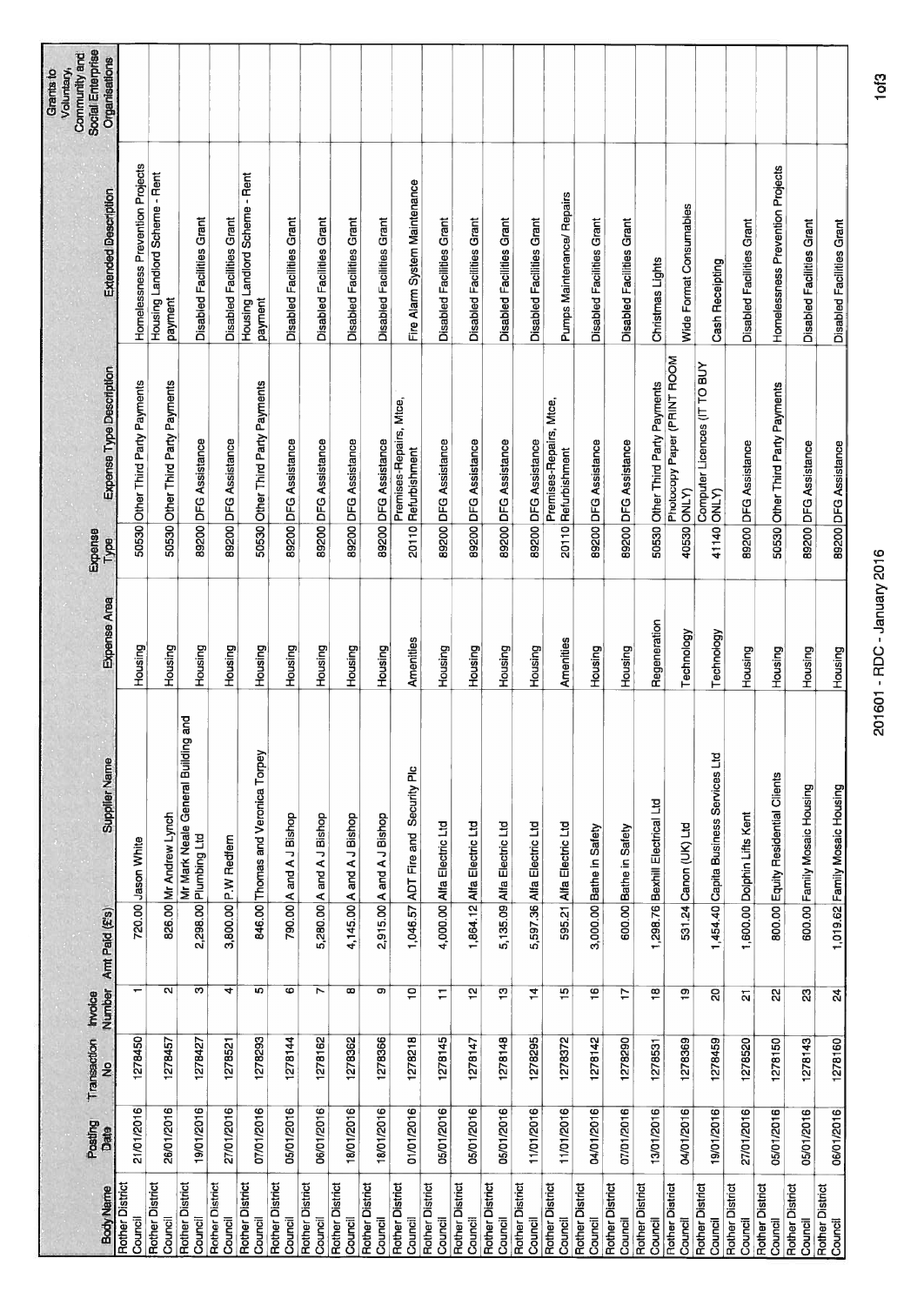| Social Enterprise<br>Community and<br>Organisations<br>Voluntary,<br><b>Grants</b> to |                                   |                              |                                   |                                  |                                   |                                   |                                   |                                   |                                                |                                   |                                                |                                   |                                   |                                   |                                   |                                   |                                          |                                   |                                   |                                                              |                            |                                   |                                      |                                    |
|---------------------------------------------------------------------------------------|-----------------------------------|------------------------------|-----------------------------------|----------------------------------|-----------------------------------|-----------------------------------|-----------------------------------|-----------------------------------|------------------------------------------------|-----------------------------------|------------------------------------------------|-----------------------------------|-----------------------------------|-----------------------------------|-----------------------------------|-----------------------------------|------------------------------------------|-----------------------------------|-----------------------------------|--------------------------------------------------------------|----------------------------|-----------------------------------|--------------------------------------|------------------------------------|
| <b>Extended Description</b>                                                           | Disabled Facilities Grant         | Disabled Facilities Grant    | <b>Disabled Facilities Grant</b>  | <b>Disabled Facilities Grant</b> | Disabled Facilities Grant         | Disabled Facilities Grant         | <b>Disabled Facilities Grant</b>  | <b>Disabled Facilities Grant</b>  | Parks-Tree Works                               | Disabled Facilities Grant         | Contract Hire Commercial Costs                 | <b>Consultants Fees</b>           | Homelessness Prevention Projects  | Training                          | <b>Disabled Facilities Grant</b>  | BT Smartnumber Charges            | VARIABLE CORE Joint Waste Cost           | Training                          | Computer Licence Renewal          | Advance Pay ESCROW Agreement                                 | Training                   | franking machine costs            | Town Hall Franking Machine           | Platemaking Materials              |
| Expense Type Description                                                              | 89200 DFG Assistance              | 89200 DFG Assistance         | 89200 DFG Assistance              | 89200 DFG Assistance             | 89200 DFG Assistance              | 89200 DFG Assistance              | 89200 DFG Assistance              | 89200 DFG Assistance              | Premises-Repairs, Mtce,<br>20110 Returbishment | 89200 DFG Assistance              | 95270 Contract Hire Cars                       | 40710 Fees and Charges            | 50530 Other Third Party Payments  | 10910 Training                    | 89200 DFG Assistance              | 40910 Telephones                  | 50510 Private Contractors                | 10910 Training                    | Computer Licences (IT TO BUY      | Computer Licences (IT TO BUY                                 | 10910 Training             | 40710 Fees and Charges            | 99010 Stock Accounts                 | 40110 Tools & Specialist Equipment |
| Expense<br>Type                                                                       |                                   |                              |                                   |                                  |                                   |                                   |                                   |                                   |                                                |                                   |                                                |                                   |                                   |                                   |                                   |                                   |                                          |                                   | 41140 ONLY)                       | 41140 ONLY                                                   |                            |                                   |                                      |                                    |
| Expense Area                                                                          | Housing                           | Housing                      | Housing                           | Housing                          | Housing                           | Housing                           | Housing                           | Housing                           | Amenities                                      | Housing                           | Finance                                        | Amenities                         | Housing                           | Finance                           | Housing                           | Technology                        | Contract Client Unit<br>Joint Waste      | Finance                           | Technology                        | Technology                                                   | Human Resources            | Resources<br>Corporate            | Finance                              | Technology                         |
| <b>Supplier Name</b>                                                                  | 720.00 Family Mosaic Housing      | 792.00 Family Mosaic Housing | 1,200.00 Family Mosaic Housing    | 1,141.50 Family Mosaic Housing   | 1,281.84 Family Mosaic Housing    | Family Mosaic Housing             | 606.37 Family Mosaic Housing      | 3,845.00 Family Mosaic Housing    | 540.00 Foxhills Tree Services Ltd              | 4,000.00 Griffin and Son          | 2,820.00 Hitachi Capital Vehicle Solutions Ltd |                                   |                                   | 1,260.00 RRV Services Ltd         | 20,000.00 J D Mills Ltd           | 840.05 KCOM Group Plc             | -11,339.59 Kier Services - Environmental | 900.00 Logotech Systems           | 900.00 Logotech Systems           | ο<br>NCC Services Ltd (T/A NCC Group<br>1,062.00 Escrow Ltd) | 619.20 P & MM Limited      | 44.06 Pitney Bowes Purchase Power | 4,040.00 Pitney Bowes Purchase Power | 35.28 Premier Paper Group Ltd      |
| Amt Paid (£'s)                                                                        |                                   |                              |                                   |                                  |                                   | 1,035.34                          |                                   |                                   |                                                |                                   |                                                | 2,814.00 HTA                      | 1,150.00 Hunters                  |                                   |                                   |                                   |                                          |                                   |                                   |                                                              |                            |                                   |                                      |                                    |
| Number<br>Invoice.                                                                    | $\overline{\mathbb{E}}$           | $\overline{26}$              | 22                                | 28                               | 29                                | ೫                                 | $\overline{\omega}$               | $\overline{3}$                    | ౢ                                              | z                                 | $\overline{\mathcal{E}}$                       | 36                                | 55                                | 8                                 | 8                                 | $\overline{a}$                    | $\frac{1}{4}$                            | 42                                | 42                                | $\overline{3}$                                               | 4                          | 45                                | 45                                   | $\overline{\mathbf{a}}$            |
| Transaction<br>$\frac{9}{2}$                                                          | 1278161                           | 1278163                      | 1278288                           | 1278289                          | 1278294                           | 1278363                           | 1278519                           | 1278522                           | 1278484                                        | 1278292                           | 1278453                                        | 1278245                           | 1278523                           | 1278407                           | 1278429                           | 1278353                           | 11002718                                 | 1278527                           | 1278527                           | 1278319                                                      | 1278480                    | 1278248                           | 1278248                              | 1278375                            |
| Posting<br>Date                                                                       | 06/01/2016                        | 06/01/2016                   | 06/01/2016                        | 07/01/2016                       | 11/01/2016                        | 18/01/2016                        | 27/01/2016                        | 27/01/2016                        | 15/01/2016                                     | 08/01/2016                        | 04/01/2016                                     | 05/01/2016                        | 20/01/2016                        | 03/01/2016                        | 19/01/2016                        | 01/01/2016                        | 21/01/2016                               | 07/01/2016                        | 07/01/2016                        | 07/01/2016                                                   | 06/01/2016                 | 06/01/2016                        | 06/01/2016                           | 06/01/2016                         |
| <b>Body Name</b>                                                                      | <b>Rother District</b><br>Council | Rother District<br>Council   | <b>Rother District</b><br>Council | Rother District<br>Council       | <b>Rother District</b><br>Council | <b>Rother District</b><br>Council | <b>Rother District</b><br>Council | <b>Rother District</b><br>Council | <b>Rother District</b><br>Council              | <b>Rother District</b><br>Council | <b>Rother District</b><br>Council              | <b>Rother District</b><br>Council | <b>Rother District</b><br>Council | <b>Rother District</b><br>Council | <b>Rother District</b><br>Council | <b>Rother District</b><br>Council | <b>Rother District</b><br>Council        | <b>Rother District</b><br>Council | <b>Rother District</b><br>Council | Rother District<br>Council                                   | Rother District<br>Council | <b>Rother District</b><br>Council | Rother District<br>Council           | <b>Rother District</b><br>Council  |

**2of3**